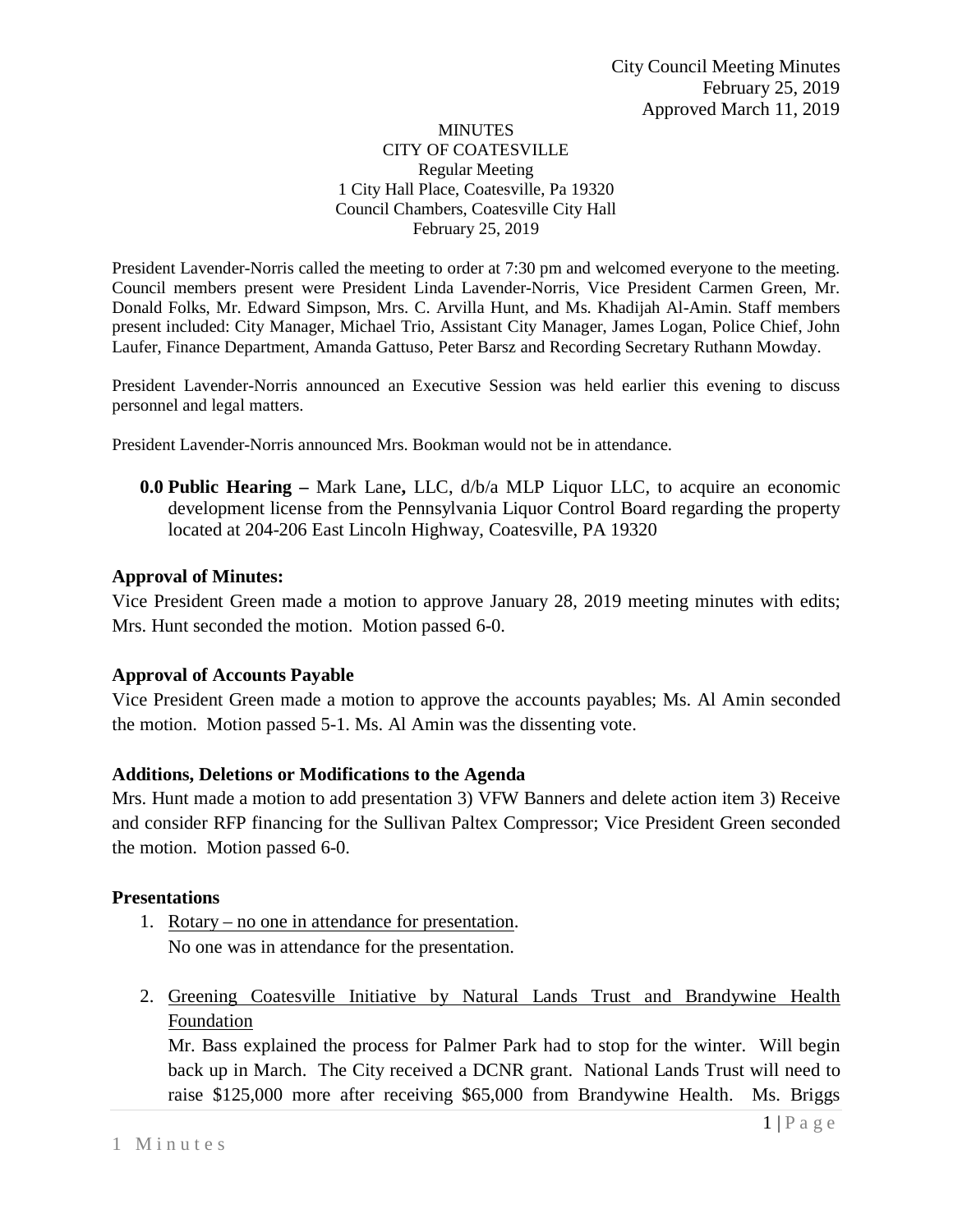announced this has been a significant project for the City. The goal is to attack all the parks in the City. In order to collectively work with everyone, we need to set up a collective impact model. Ms. Clancy stated the contractors will be at Palmer Park on Monday beginning work and hope to have it done by May  $1<sup>st</sup>$ . Disney gave \$30,000 and may come out to film a video. The 2019 Master Plan will official begin in the spring. There will be two public forms, advisory committee, electronic questionnaire, social media updates, and pool analysis, Master site plan, cost estimates, maintenance and longterm stewardship program. Security is key in the parks. President Lavender-Norris stated it has been a pleasure working with you and just seeing everything come into fruition. Vice President Green thanked Brandywine Health for stepping up and assisting.

## 3. VFW Banners

Ms. Tiffany Whitfield announced the Sahler Sedan VFW Post 287 is celebrating 100 years of being a member of this fine community. In recognition of this milestone and community pride, the CFW would like to honor the local (Coatesville) veteran's by placing memorial banners with the image of each veteran along Lincoln Highway (bridge to bridge) highlighting their service. These banners will be retro fitted onto the City's existing lamp posts, in odd number sequence. The banner materials will be provided by VFW Post 287 and supporters. She asked for the City of Coatesville to provide installation and removal of each banner at a predetermined date. This is the first year implementing the project, and have already received commitments for \$75 banners. Each banner will be 30x60, there will be a picture of the veteran, service dates and what campaign they served in. They are welcoming all veterans living or deceased. Imagine the visual and historical impact many of these images will be on onlookers. They would like to see the banners raised by Memorial Day, May 27, 2019 and remain until after Veterans Day, November 11, 2019. After the second season of the banner being on display, purchased banners will be given back to the families. The VFW will take care of the production details as well as donating 75 brackets needed to install each banner. Coatesville will be the first to have the memorial banners in Chester County.

Mr. Folks made a motion to add action item 3) VFW Banners; Ms. Al A min seconded the motion. Motion passed 6-0.

## **Citizens' Hearings –** *Regular Action Items Only* **(3 Minutes)**

There were no citizens' comments on regular action items only at this time.

## **Regular Action Items**

1. Receive and consider approving the application of Mark Lane LLC,, d/b/a MLP Liquor, LLC for an economic liquor license at the premises known as 204-206 East Lincoln Highway, Coatesville, Chester County, Pennsylvania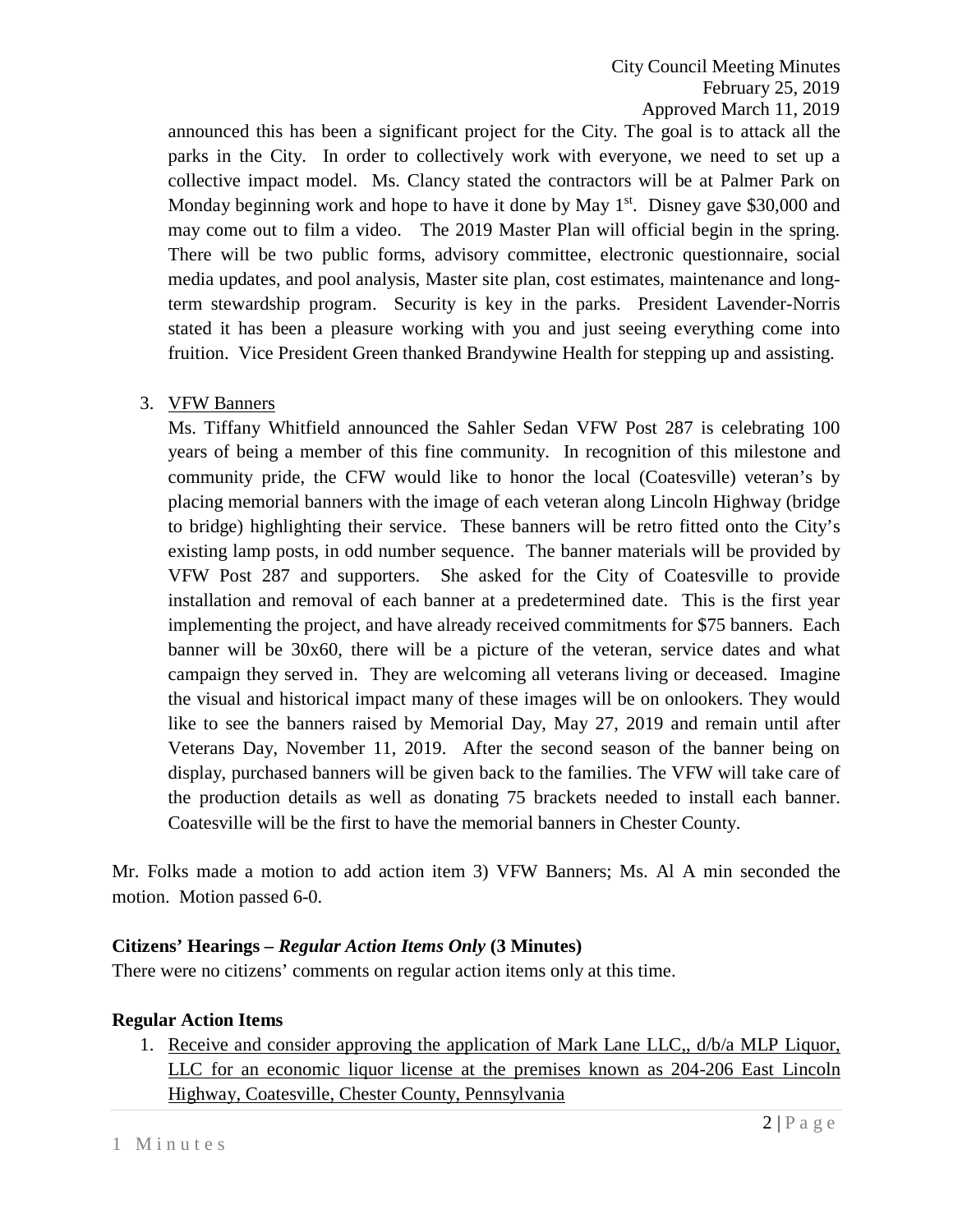City Council Meeting Minutes February 25, 2019 Approved March 11, 2019

Vice President Green made a motion a Resolution 2019-07 to approve the application of Mark Lane LLC,  $d/b/a$  MLP Liquor, LLC for an economic liquor license at the premises known as 204-206 East Lincoln Highway, Coatesville, Chester County, Pennsylvania; Mrs. Hunt seconded the motion. Motion passed 6-0.

- 2. Receive and consider RFP financing for the Pa International Truck Mrs. Hunt made a motion to approve the RFP for the financing of the Pa International Truck: Mr. Folks seconded the motion. Motion passed 6-0.
- 3. Receive and consider VFW Post 287 placing memorial banners along Lincoln Highway Mrs. Hunt made a motion to approve the VFW POST 287 to place memorial banners with the images of veterans along Lincoln Highway; Vice President Green seconded the motion. Motion passed 6-0.
- 4. Receive and consider an Ordinance authorizing the City of Coatesville to enter into a bank qualified lease-purchase agreement with Branch Bank and Trust for purposes of acquiring a dump truck with upfit for the use of the City pursuant to a Costar Contract exempt from public bidding, with no pledge of full faith and credit and taxing power of the City as security for repayment, a non-appropriation clause which terminates the lease if payments are not appropriated by the City, containing full payment terms which are less tin duration than the useful like of the vehicles being leased, said agreement to require interest payments at rates set forth in the attachment for a five (5) year term for a maximum lease amount of \$147,559.31.

No vote taken at this time.

- 5. Receive and accept Auditor General reports for the Firefighters Pension Plan, Non-Uniform Pension Plan, and the Police Pension Plan Mrs. Hunt made a motion to accept the Auditor General reports for the Firefighters Pension Plan, Non-Uniform Pension Plan, and the Police Pension Plan; Vice President Green seconded the motion. Motion passed 6-0.
- 6. Receive and consider Washington Hose Company waiver of fees Mrs. Hunt made a motion to consider Washington Hose Company waiver for Fees. Ms. Ala Amin seconded the motion.

Washington Hose Company withdrew their request.

Mrs. Hunt withdrew her motion to consider Washington Hose Company waiver of fees; Ms. Al Amin withdrew the second. Motion withdrawn.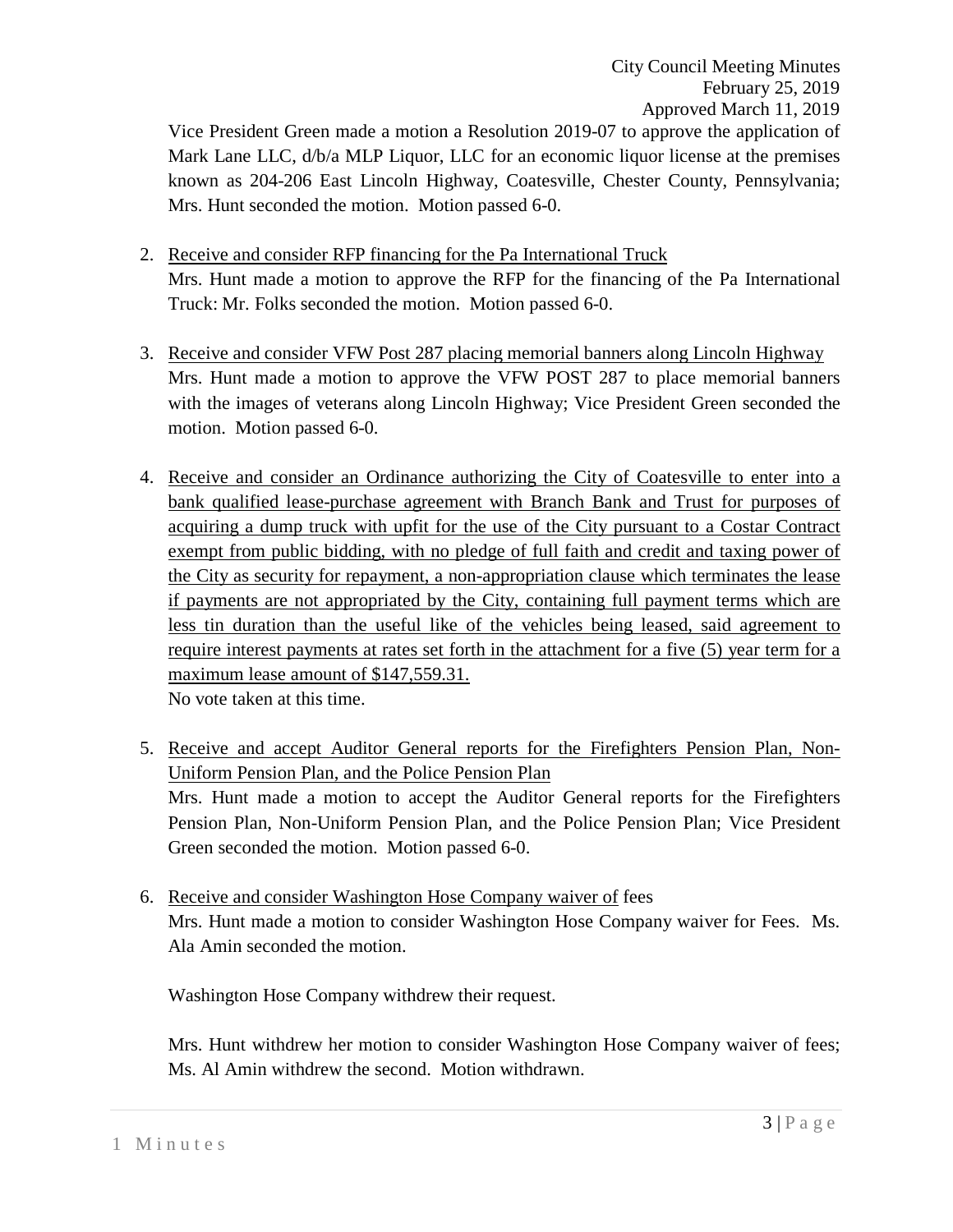7. Receive and consider Resolution No 2019-05 "Community Unity Day Fireworks Event" on July 6, 2019

MS. Hunt made a motion to approve Resolution No. 2019-05 'Community Unity Day Fireworks Event" to be held on July 6, 2019; Vice President Green seconded the motion. Motion passed 6-0.

- 8. Receive and consider Resolution No. 2019-06 "Annual Coatesville Invitational Vintage Grand Prix" on September 21, 2019. Vice President Green made a motion to approve Resolution No. 2019-06 "Annual Coatesville Invitational Vintage Grand Prix to be held on September 21, 2019; Mr. Folks seconded the motion. Motion passed 5-0. Ms. Al Amin was not present for the vote.
- 4. *As per Legal Counsel Action Item 4 was placed back on agenda for consideration and action.*

Receive and consider an Ordinance authorizing the City of Coatesville to enter into a bank qualified lease-purchase agreement with Branch Bank and Trust for purposes of acquiring a dump truck with upfit for the use of the City pursuant to a Costar Contract exempt from public bidding, with no pledge of full faith and credit and taxing power of the City as security for repayment, a non-appropriation clause which terminates the lease if payments are not appropriated by the City, containing full payment terms which are less tin duration than the useful like of the vehicles being leased, said agreement to require interest payments at rates set forth in the attachment for a five (5) year term for a maximum lease amount of \$147,559.31.

Vice President Green made a motion to approve First Reading an Ordinance authorizing the City of Coatesville to enter into a bank qualified lease-purchase agreement with Branch Bank and Trust for purposes of acquiring a dump truck with upfit for the use of the City pursuant to a Costar Contract exempt from public bidding, with no pledge of full faith and credit and taxing power of the City as security for repayment, a nonappropriation clause which terminates the lease if payments are not appropriated by the City, containing full payment terms which are less tin duration than the useful like of the vehicles being leased, said agreement to require interest payments at rates set forth in the attachment for a five (5) year term for a maximum lease amount of \$147,559.31; Mrs. Hunt seconded the motion. Ms. Al Amin was not present for the vote,

Vice President Green made a motion to close regular action items; Mrs. Hunt seconded the motion. Motion passed 6-0.

## **Discussion Item**

**1.** Meeting Minutes

There was no discussion on meeting minutes.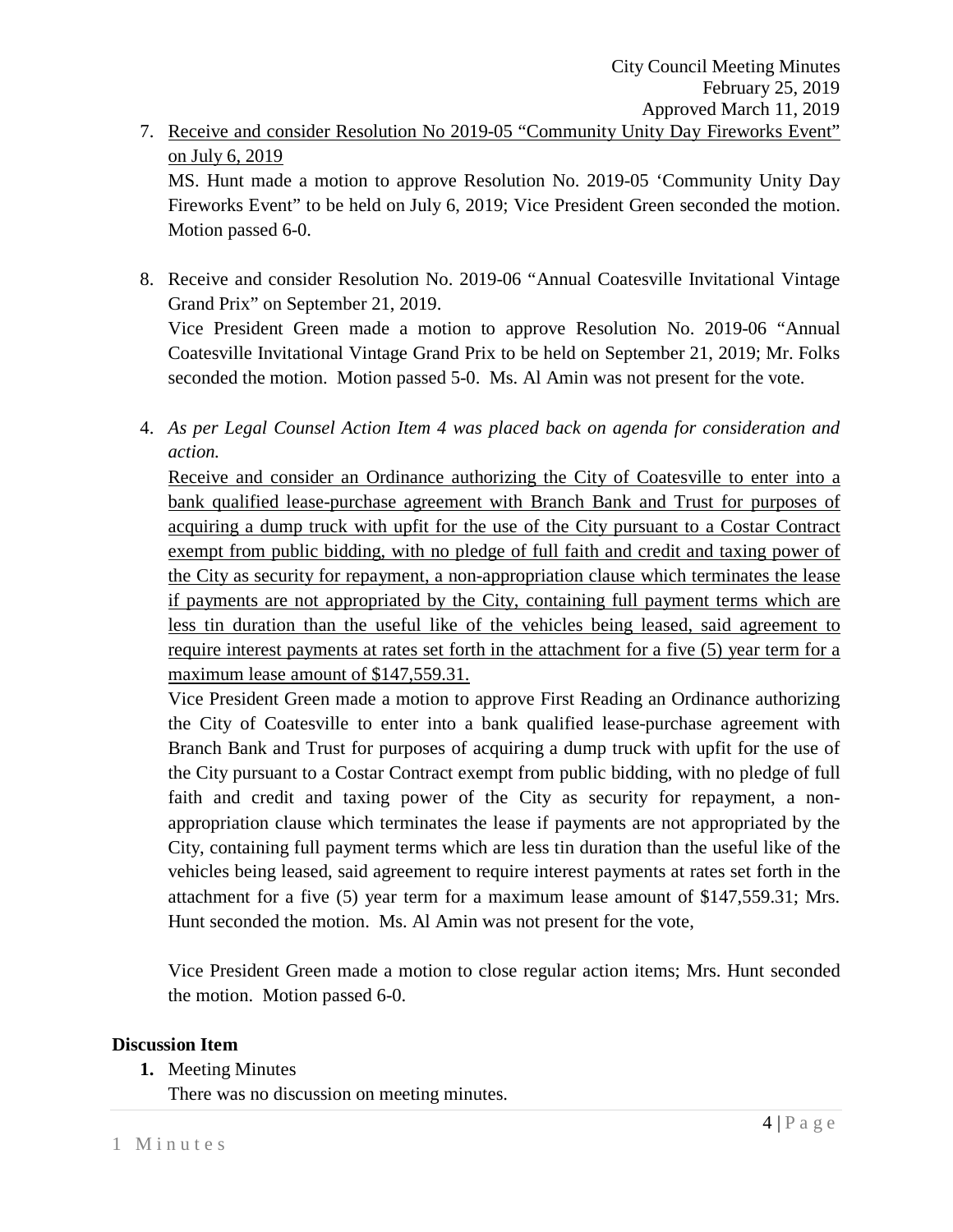### **Solicitors Report**

Mr. Verwey announced he:

- Considered and addressed pending litigation issues
- Addressed code enforcement issues
- Worked on real estate matters
- Worked on contracting issues
- Drafted an Ordinance
- Attended a Planning Commission Meeting
- Provided guidance on various legal issues

## **City Manager's Report**

Mr. Trio announced he:

- The Public Works Department addressed the two snow events in the City with minor problems.
- The grand Opening Ribbon Cutting for City Hall was held on February 21, 2019 with the Chester County Commissioners. Staff and friends did an outstanding job to prepare for the event and our visitors and dignitaries were impressed with the building itself but also our great staff. Thanks to everyone who made this a great success. Particularly Council who stayed the course during construction delays and punch out.
- Roof investigation and report will be prepared to determine the sources of infiltration. This is necessary to insure the roof treatment and repairs.
- Flats and Lincoln Highway Intersection Project all contracts have been received and the contract agreement has been executed by the City.
- North  $3^{rd}$  Avenue and Olivet Parking Lot Signage will posted this week.
- South  $3^{rd}$  Avenue Streetscape Project CDBG funding work on Southside of RT 30 is 80% complete, Paving of the street will occur in March 2019.
- Catalyst Outdoor Revision of the Amphitheatre pending final design
- Codes Department Cedarville Engineering has started assisting the City Management of Building Codes and Rental Inspections. A representative will be at the City on Mondays and Wednesdays to provide support with Residential and Commercial Building Code process.
- DEPG Gateway updating their project schedule will be attending the March Meeting.
- Planning Commission held a meeting and approved the Minor Land Development Plans submitted by the Washington Hose Company conditioned upon resolution of comments in Cedarville's review letter.

## **Assistant City Manager Report**

Mr. Logan announced: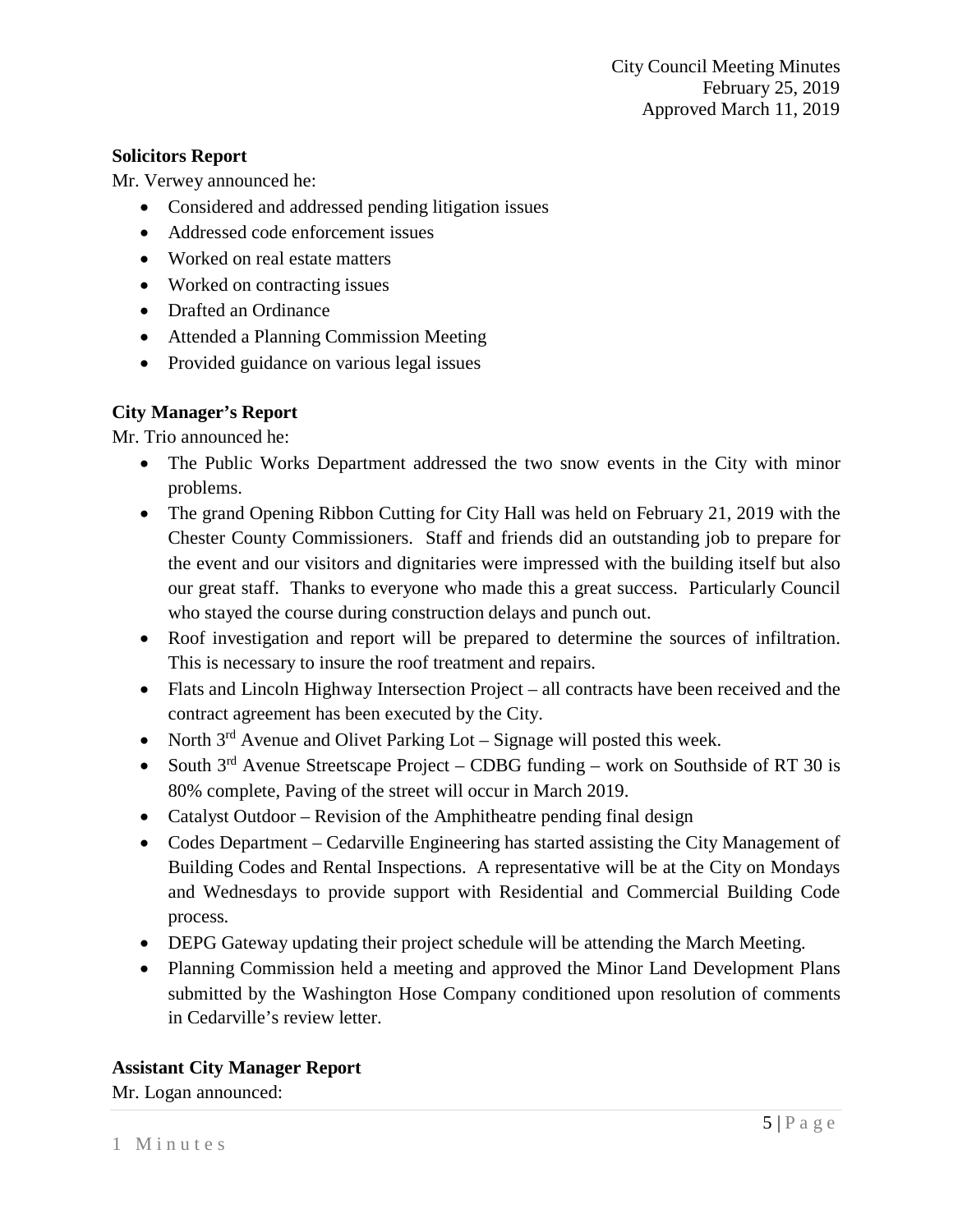- The City of Coatesville, City Hall recognizes Black History Month with one event and one beautiful art exhibit featuring local Coatesville artists including Dane Tilghman, Derrick Chester, Andre Boggs and photographs from an installation titled AM Coatesville provided by the Art Partners Studio.
- February  $16<sup>th</sup>$ , parks and Recreation held a Book Reading and pancake breakfast at City Hall. Readings from African American poets, authors and storytellers.
- National Fitness Center update City has a tentative confirmation for a title sponsor.
- James Bookman, Chair of Parks and Recreation Commission will be hosting a meeting on March 6<sup>th</sup> at 5pm to discuss this year's calendar of events and activities.
- Eagle Waste Removal update. The Codes department sent out new packets with the Rental license renewals with information on trash pick-ups, totes and bulk pick up dates.

# **Citizens' Hearings –** *Non-Agenda Items Only* **(3 Minutes)**

There were no citizens' comments on non-agenda items only.

## **Special Events**

There were no special events at this time.

## **Council Comments**

Mr. Simpson stated it feels good to be back. It's been awhile. It's not fun working all days and nights. It's good to be back.

Mr. Folks stated "To get a sweetheart, you have to be a sweetheart."

Mrs. Hunt wished everyone a good evening and thanked everyone for coming out. I just want to give kudos to our staff for the wonderful, wonderful ribbon cutting ceremony and all the work you guys do. We have been hard on you for a long time and you guys have really stepped up to the plate. You have increased your value to the City. I am grateful for that you do with the City.

Ms. Al Amin thanked everyone for attending the meeting and wished everyone a good night.

Vice President Green thanked everyone for the wonderful ribbon cutting. It was a very, very nice ceremony and the artwork hanging in the vestibule is wonderful and amazing. Hopefully the new business will hang some of the art in their stores/galleries. There has been so much going on during Black History month. The community has really been involved and everywhere you turn around something was going on. I had the pleasure of attending a play held by Pastor Montez Jones. It has been wonderful seeing the youth participate. Very nice thing happening and only a couple more days left. I have seen a lot of awesome things about the Police Department on Facebook. People have been acknowledging the Police and the services they